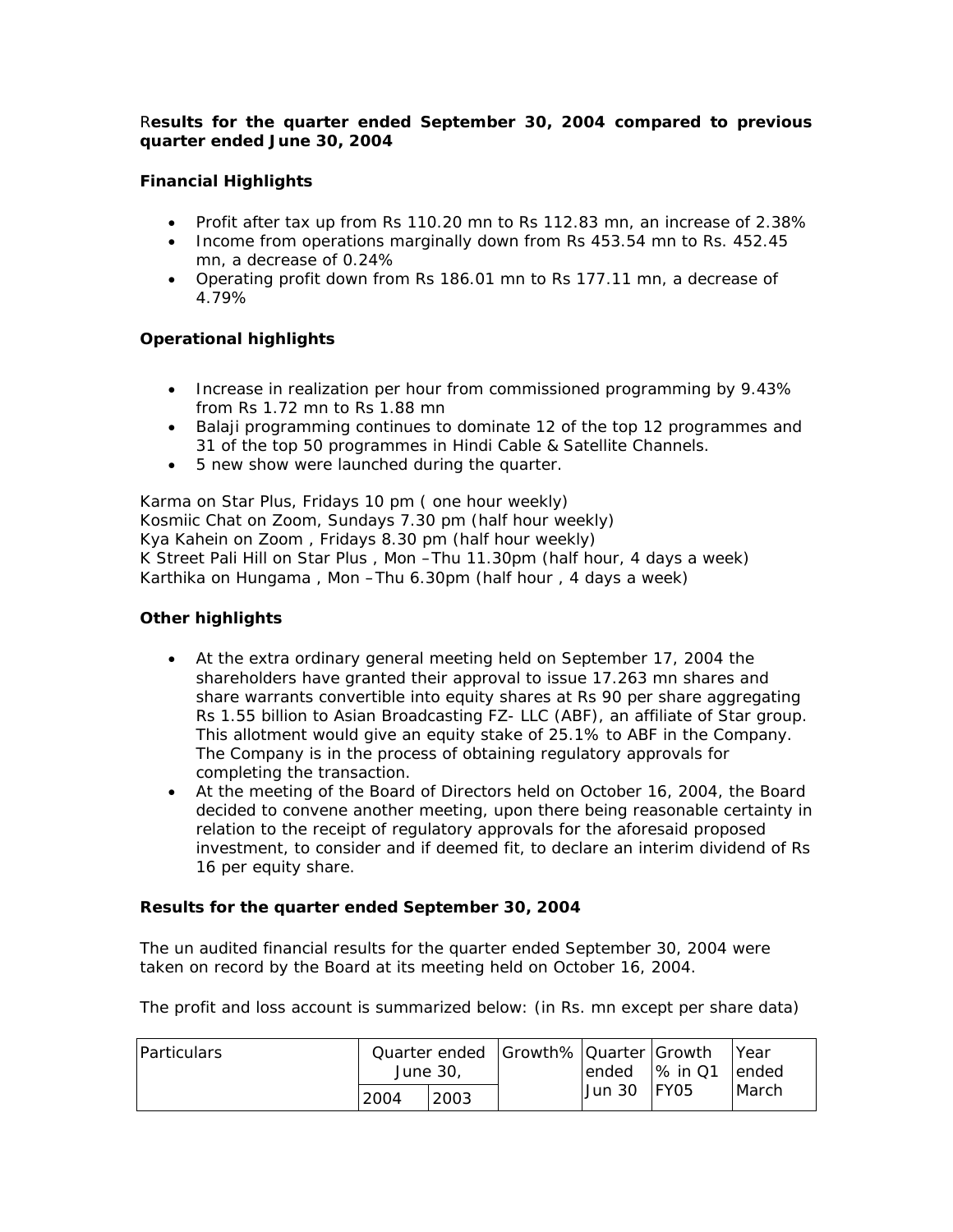|                                                                        |                |               |                | 2004           | <b>Over</b><br>Q4FY04 | 31, 2004<br>(Audited) |
|------------------------------------------------------------------------|----------------|---------------|----------------|----------------|-----------------------|-----------------------|
| <b>INCOME FROM</b><br><b>OPERATIONS</b>                                | 452.45         | 427.74        | 5.78           | 453.54         | $-0.24$               | 1782.96               |
| TOTAL EXPENDITURE                                                      | 275.35         | 201.74        | 36.49          | 267.53         | 2.92                  | 915.38                |
| OPERATING PROFIT                                                       | 177.10         | 226.00        | $-21.64$       | 186.01         | $-4.79$               | 867.58                |
| Interest                                                               | 0.24           | 0.01          | $\overline{a}$ | 0.00           | $\overline{a}$        | 0.23                  |
| Depreciation                                                           | 21.99          | 17.15         | 28.22          | 20.83          | 5.57                  | 77.37                 |
| OPERATING PROFIT AFTER<br><b>INTEREST &amp;</b><br><b>DEPRECIATION</b> | 154.87         | 208.84        | $-25.84$       | 165.18         | $-6.24$               | 789.98                |
| Other Income                                                           | 15.32          | 7.41          | 106.61         | 6.24           | 145.35                | 61.53                 |
| <b>PROFIT BEFORE TAX &amp;</b><br><b>WRITE OFFS</b>                    | 170.19         | 216.25        | $-21.30$       | 171.42         | $-0.72$               | 851.51                |
| Provision for Taxation                                                 | 57.36          | 73.92         | $-22.40$       | 61.22          | $-6.31$               | 297.43                |
| Deferred Revenue<br>Expenditure w/off                                  | 0.00           | 0.00          |                | 0.00           | $\frac{1}{2}$         | 0.00                  |
| NET PROFIT AFTER TAX                                                   | 112.83         | 142.34        | $-20.73$       | 110.20         | 2.38                  | 554.08                |
| <b>EARNINGS PER SHARE</b><br>(Face Value is Rs. 2)                     | 2.19           | 2.76          | $-20.65$       | 2.14           |                       | 2.34 10.75            |
| <b>DIVIDEND PER SHARE</b><br>(Face Value is Rs. 2)                     | $\overline{a}$ | 2.00          |                | $\overline{a}$ | $\bar{a}$             | 3.00                  |
| Dividend declared as a %<br>of par value                               | $\equiv$       | 100%          | $\overline{a}$ | $\frac{1}{2}$  | $\overline{a}$        | 150%                  |
| <b>KEY RATIOS</b><br><b>Operating Profit Margin</b><br>(% )            | 39.14%         | 52.84%        |                | 41.01%         | $\Box$                | 48.66%                |
| Net Profit Margin (%)                                                  |                | 24.94% 33.28% |                | 24.30%         |                       | 31.08%                |

## **Management discussion and analysis on Unaudited Financial Results of the Company for the Quarter ended 30.09.2004**

## **Revenues**

The Company recorded income from operations of Rs. 452.45 mn during the quarter, down marginally by 0.24% q-o-q. Revenue contribution from commissioned programming was Rs. 382.54 mn, against 380.58 mn in the previous quarter while that of sponsored programming was Rs 66.79 mn against Rs 70.53 mn. The share of sponsored programming in the revenues during the quarter was 15%, while that of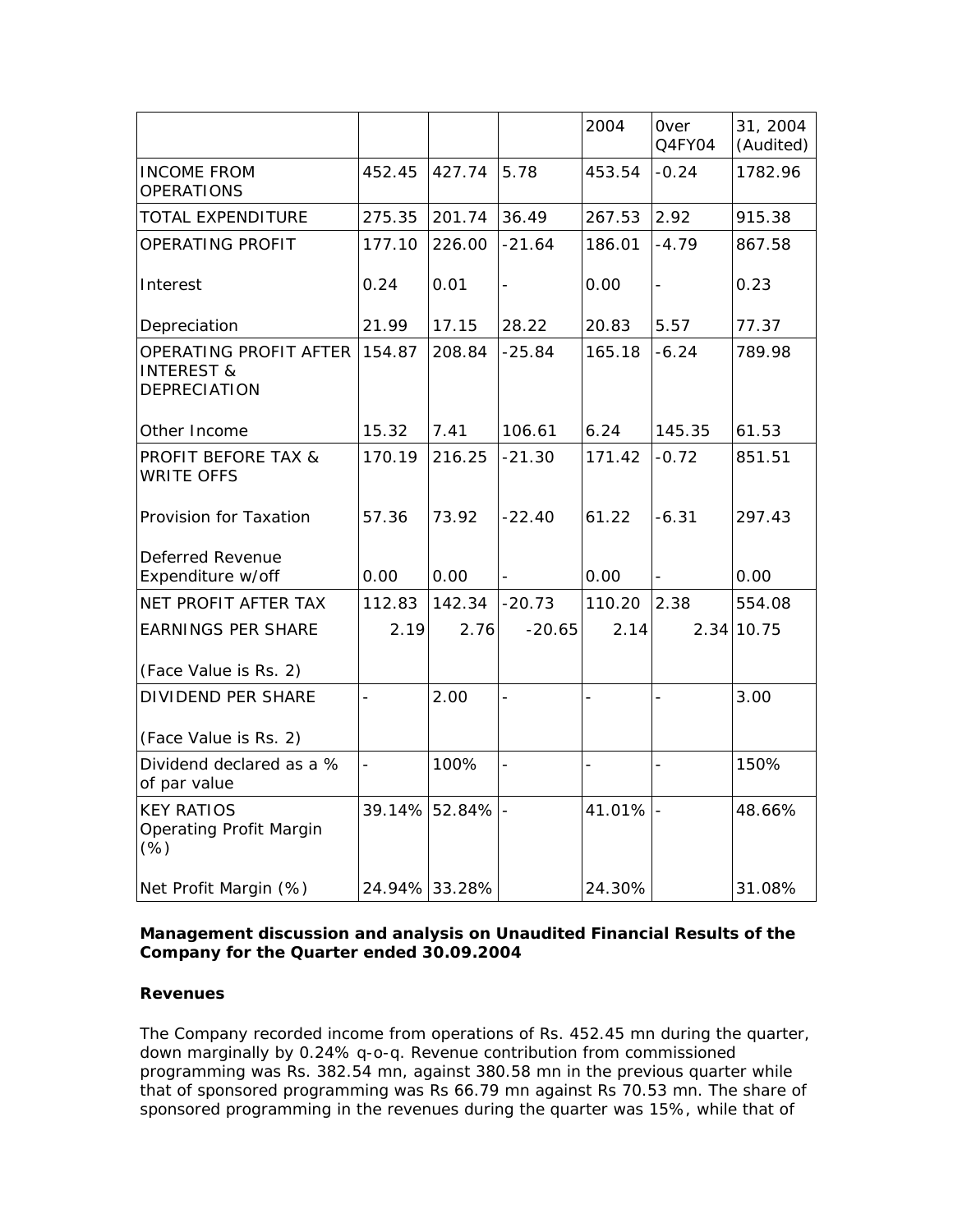commissioned programming was 85%. The realization per hour for commissioned programming increased from Rs 1.72 mn to Rs 1.88 mn while that of sponsored programming reduced from Rs 0.47 mn to Rs 0.37 mn.

The revenue-wise distribution between commissioned and sponsored programming during the quarter ended September 30, 2004,September 30, 2003 and June 30, 2004, is as follows:

| Programming                   | Rs. mn |                                 |        | Percentage    |        |        |
|-------------------------------|--------|---------------------------------|--------|---------------|--------|--------|
|                               | Q2FY05 | O <sub>2</sub> FY <sub>04</sub> |        | Q1FY05 Q2FY05 | Q2FY04 | Q4FY04 |
| Commissioned<br>(incl. Repeat |        |                                 |        | 85            |        | 84     |
| programming)                  | 382.54 | 328.10                          | 380.58 |               | 77     |        |
| Sponsored (incl.              |        |                                 |        | 15            |        | 16     |
| Exports)                      | 69.91  | 99.64                           | 72.96  |               | 23     |        |
|                               | 452.45 | 427.74                          | 453.54 | 100           | 100    | 100    |

## **Channel Wise Revenue**

The Channel wise Revenue distribution during the quarter ended September 30, 2004, September 30, 2003 and June 30, 2004, is as follows:

| Channels                    | Rs. mn |        |        | Percentage     |               |        |
|-----------------------------|--------|--------|--------|----------------|---------------|--------|
|                             | Q2FY05 | Q2FY04 | O1FY05 |                | Q2FY05 Q2FY04 | Q4FY04 |
| Star, Sony, Zee &<br>Sahara | 382.54 | 328.10 | 380.58 | 85             | 77            | 84     |
| Gemini                      | 37.19  | 63.97  | 42.61  | 8              | 15            | 9      |
| Udaya                       | 15.17  | 34.57  | 20.46  | $\overline{4}$ | 8             | 5      |
| Surya                       | 8.50   |        | 0.56   | 2              |               |        |
| DD Network                  | 05.93  |        | 6.90   |                |               | 21     |
|                             | 449.33 | 426.64 | 451.11 | 100            | 100           | 100    |

# **Programming Mix**

Commissioned & Sponsored Programs

The hour wise programming distribution during the quarter ended September 30, 2004, September 30, 2003 and June 30, 2004, is as follows:

| INo. Of Hours |        |                                 |        |        |         |        |
|---------------|--------|---------------------------------|--------|--------|---------|--------|
|               | Q2FY05 | O <sub>2</sub> FY <sub>04</sub> | Q1FY05 | O2FY05 | IO2FY04 | Q1FY05 |
|               |        |                                 |        |        |         |        |
| Commissioned  | 203.00 | 188.50                          | 221.00 | 53     | 53      | 60     |
| Sponsored     | 180.50 | 169.50                          | 149.50 | 47     | 47      | 40     |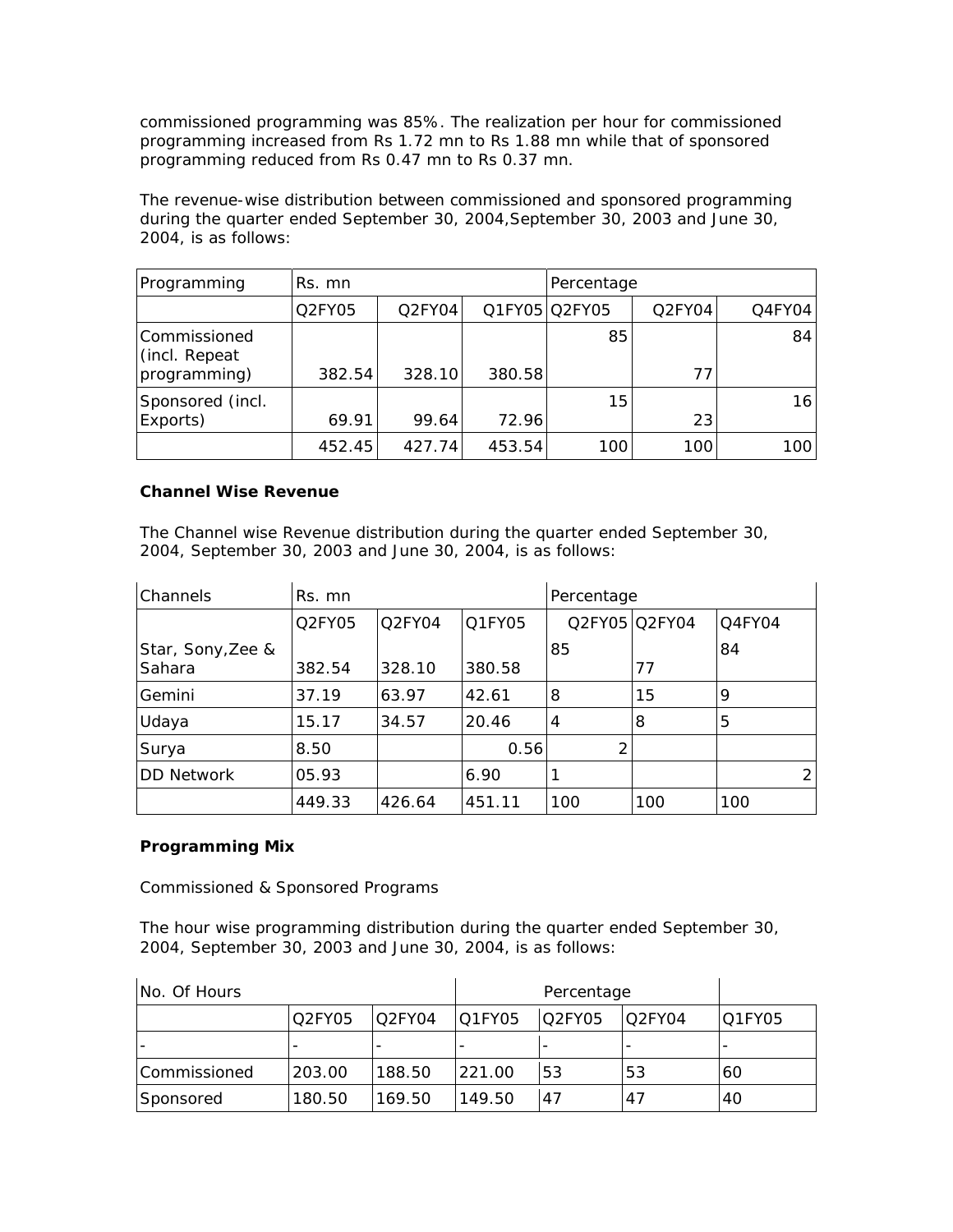| Total | 383.50 | 358.00 | 370.50 | 100 | 100 | 100 |
|-------|--------|--------|--------|-----|-----|-----|
|       |        |        |        |     |     |     |

#### **Other Income**

The Other Income during the quarter was Rs. 15.31 mn against Rs. 6.24 mn in the previous quarter. .

#### **Margins**

The operating margins reduced from 41% to 39% during the quarter mainly due to the launch of five serials during the quarter. Also, the cost of production of some of the shows was on the higher side which put pressure on the margins. These shows are currently off air.

#### **Gross Block**

The Company's gross block increased from Rs. 463.49 mn to Rs. 513.72 mn as on Sep 30, 2004.

During the period, the Company mainly invested in construction of sets/studios.

#### **Investments**

As on 30.09.2004, the Company's investments were at Rs. 783.29mn. The Company invested surplus funds in debt mutual funds with floating rates with the principal aim of safety.

#### **Debtors**

The Company's debtors (in days of turnover) has increased from 80 days to 81 days as on 30.09.2004.

#### **Inventories**

The Company's inventories (in days of turnover) increased from 16 days to 25 days as on 30.09.2004 largely on account of the incomplete feature films under production. The Company's inventories comprise of completed episodes waiting to be aired, incomplete episodes, stock of videotapes and related material and feature films.

#### **Loans and advances**

Loans and advances increased from Rs 139.54 to Rs 165.09 mn as on 30.09.2004. The Company's principal loans and advances comprised lease deposits for offices / studios.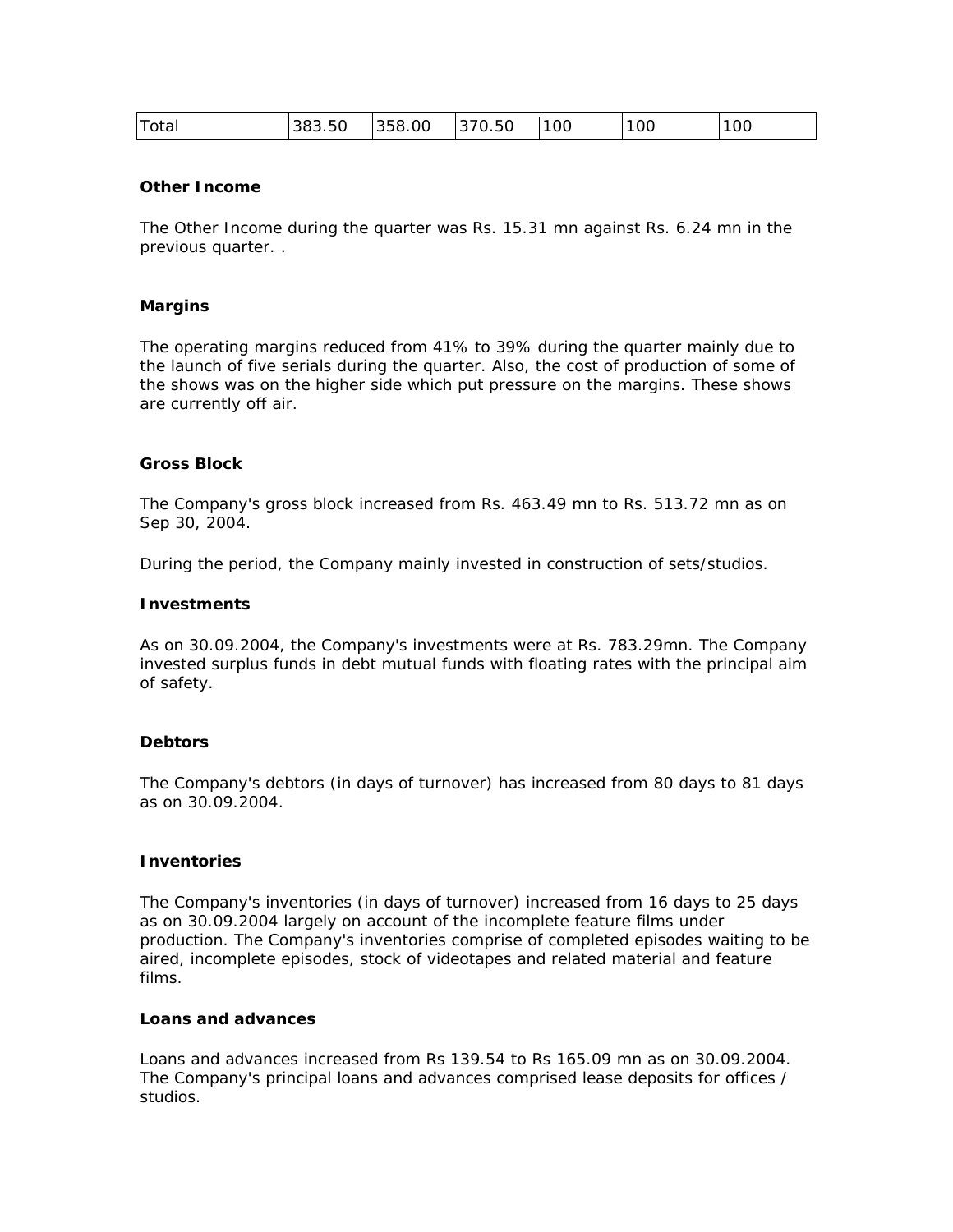# **Change in Programming during the quarter**

• The Company launched following serials during the quarter ended 30th Sep, 2004

| Serial                   | Channel          | Frequency |
|--------------------------|------------------|-----------|
| Karma                    | <b>Star Plus</b> | 1 day     |
| Kya Kahein               | Zoom             | 1 day     |
| Kosmiic Chat             | Zoom             | 1 Day $>$ |
| <b>KStreet Pali Hill</b> | <b>Star Plus</b> | 4 days    |
| Karthika                 | Hungama $>$      | 4 days    |

• The Following serial/s of the Company went off air during the quarter ended 30th September, 2004.

| Serial               | Channel    | <b>Frequency</b> |
|----------------------|------------|------------------|
| Ka Kaa Ki Kii        | Gemini     | 1 day            |
| Kehna Hai Kuch Mujko | Sony       | 2 days           |
| King                 | Sony       | 2 days           |
| Kahin Kisi Roz       | ∣Star Plus | 4 days           |

# **Serials on air**

 • As on 30.9.2004 the following 18 serials of the Company were on air on various channels.

| Serial                                 | Channel                      | Frequency | <b>TRPs</b> | Top TRPs on<br>the same<br>channel |  |  |  |
|----------------------------------------|------------------------------|-----------|-------------|------------------------------------|--|--|--|
|                                        | Sponsored Serials (27 Shows) |           |             |                                    |  |  |  |
| Kavyanjali<br>Kkalavari Kkodalu        | Gemini TV                    | 5 Days    | 12.55       | 16.31                              |  |  |  |
|                                        |                              | 5 Days    | 14.20       |                                    |  |  |  |
| Kumkuma Bhagya<br>Kanyadaan            | Udaya TV                     | 5 Days    | 6.84        | 11.40                              |  |  |  |
|                                        |                              | 5 Days    | 7.47        |                                    |  |  |  |
| Kayaamat                               | Doordarshn                   | 2 Days    | 23.39       | 23.39                              |  |  |  |
| Kavyanjali                             | Surya TV                     | 5 Days    | 26.55       | 26.55                              |  |  |  |
| <b>Commissioned Serials (33 Shows)</b> |                              |           |             |                                    |  |  |  |